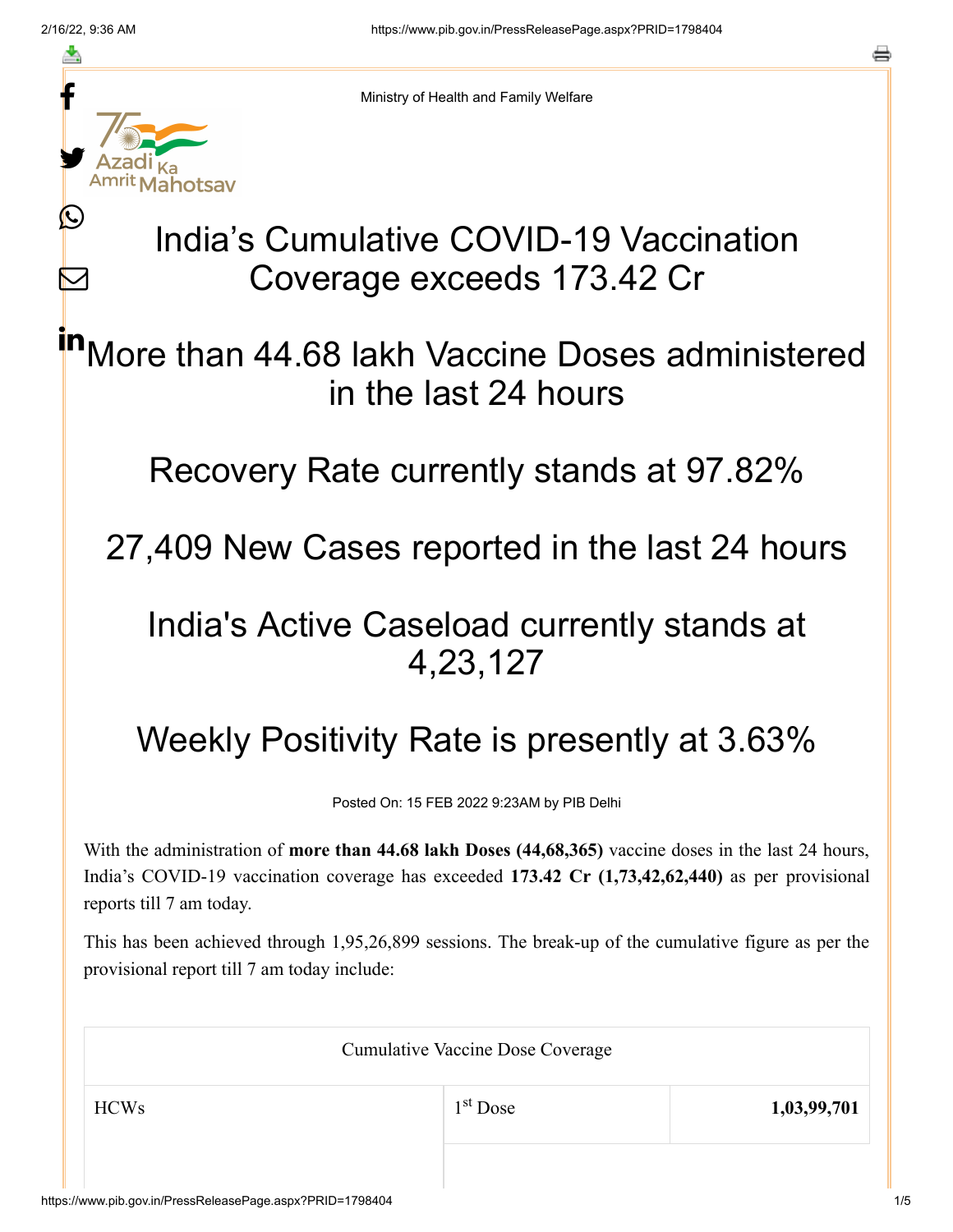| f  |                        | $2nd$ Dose             | 99,36,148      |
|----|------------------------|------------------------|----------------|
| C  |                        | <b>Precaution Dose</b> | 39,15,704      |
|    | <b>FLWs</b>            | 1 <sup>st</sup> Dose   | 1,84,05,767    |
|    |                        | $2nd$ Dose             | 1,73,85,665    |
|    |                        | <b>Precaution Dose</b> | 54,69,127      |
| in | Age Group 15-18 years  | $1st$ Dose             | 5,24,34,558    |
|    |                        | $2nd$ Dose             | 1,64,08,841    |
|    | Age Group 18-44 years  | 1 <sup>st</sup> Dose   | 54,86,62,133   |
|    |                        | $2nd$ Dose             | 42,84,21,369   |
|    | Age Group 45-59 years  | 1 <sup>st</sup> Dose   | 20,17,43,879   |
|    |                        | $2nd$ Dose             | 17,67,34,511   |
|    | Over 60 years          | 1 <sup>st</sup> Dose   | 12,59,75,745   |
|    |                        | $2nd$ Dose             | 11,01,10,398   |
|    |                        | Precaution Dose        | 82,58,894      |
|    | <b>Precaution Dose</b> |                        | 1,76,43,725    |
|    | Total                  |                        | 1,73,42,62,440 |

**82,817** patients have recovered in the last 24 hours and the cumulative tally of recovered patients (since the beginning of the pandemic) is now at **4,17,60,458.**

Consequently, India's recovery rate stands at **97.82%.**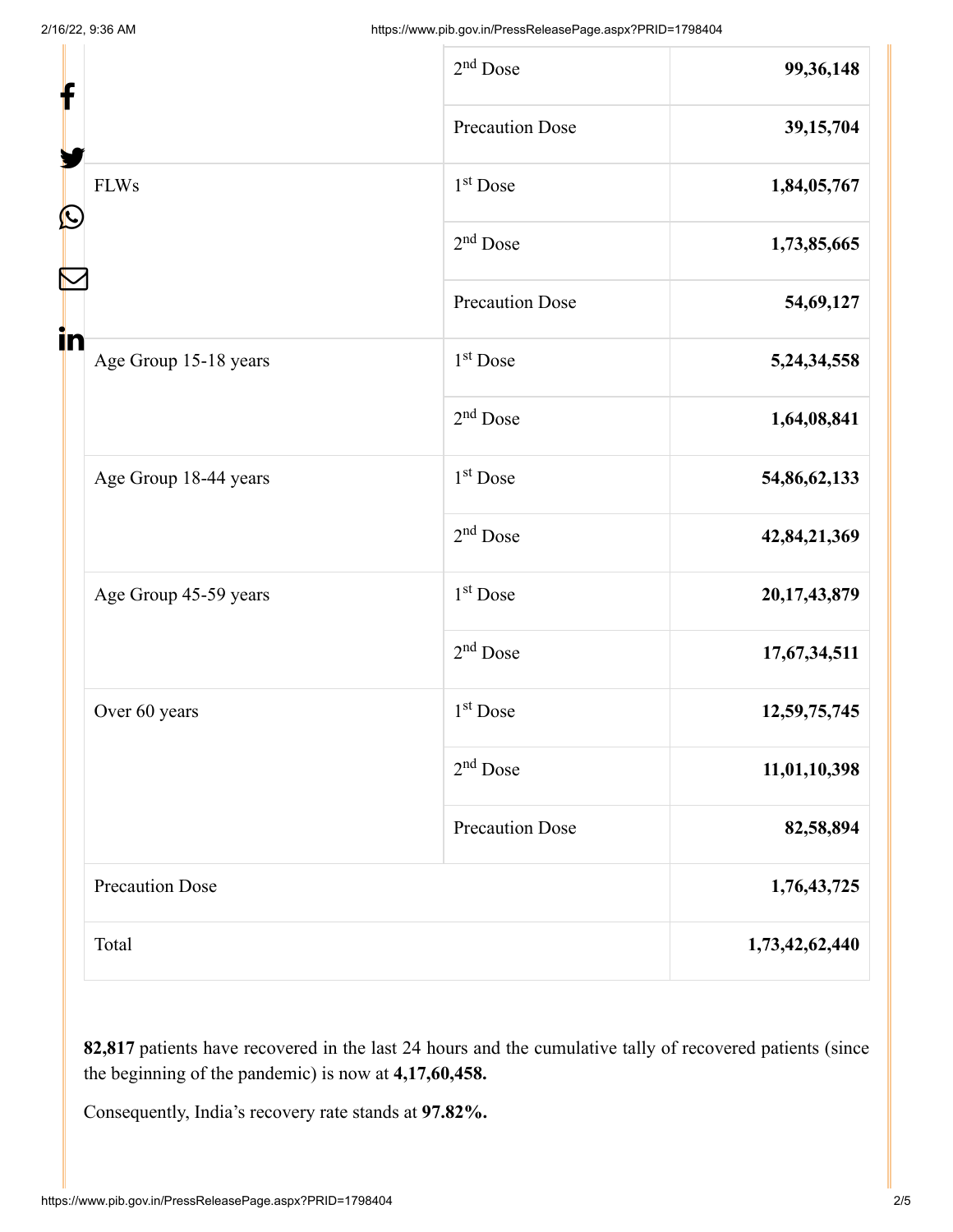2/16/22, 9:36 AM https://www.pib.gov.in/PressReleasePage.aspx?PRID=1798404



#### **27,409 new cases** were reported in the last 24 hours.



India's Active Caseload is presently at **4,23,127.** Active cases constitute **0.99%** of the country's total Positive Cases**.**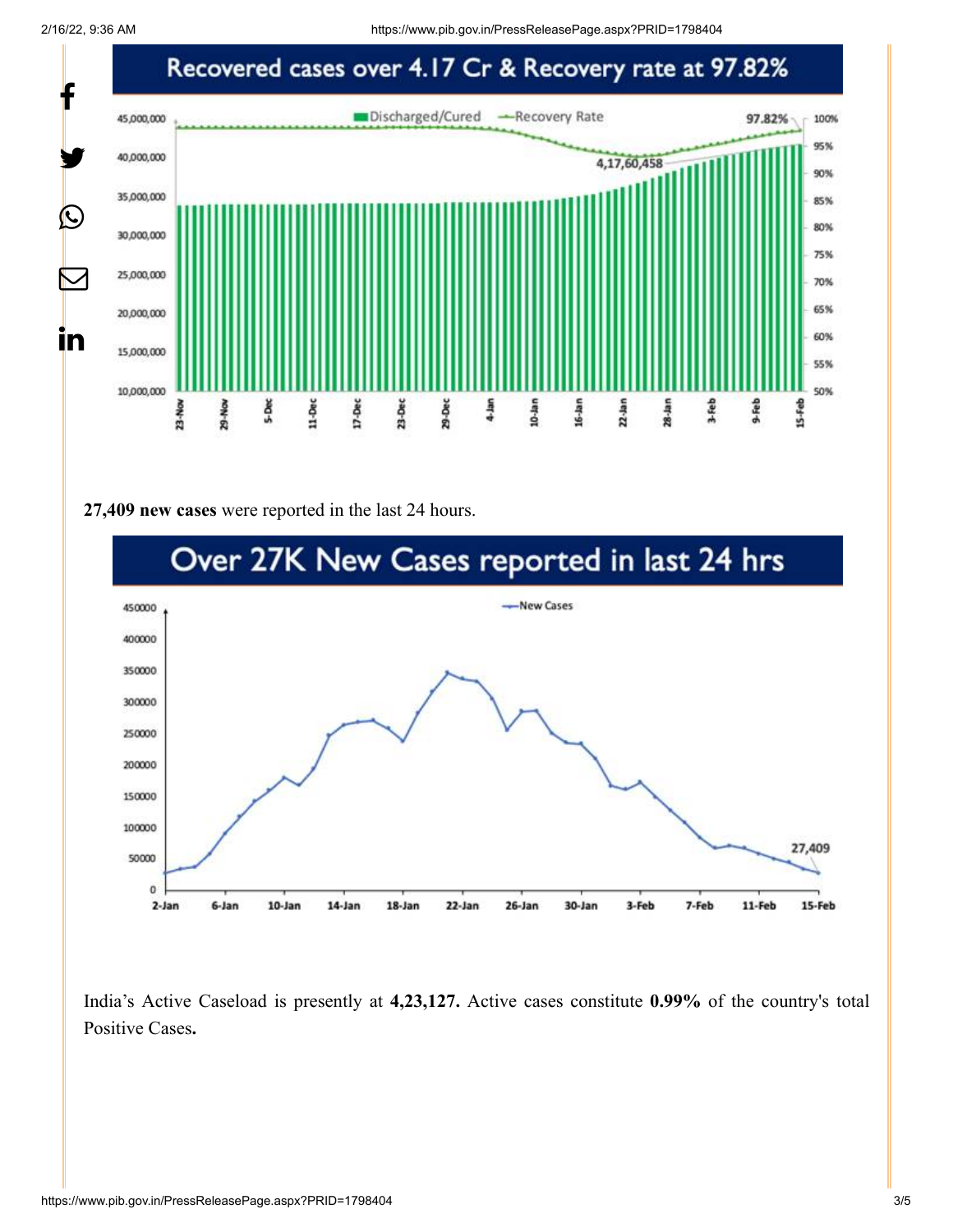



The testing capacity across the country continues to be expanded. The last 24 hours saw a total of **12,29,536** tests being conducted. India has so far conducted over **75.30 Cr (75,30,33,302**) cumulative tests.

While testing capacity has been enhanced across the country, **Weekly Positivity Rate** in the country currently **stands at 3.63%** and the **Daily Positivity rate is reported to be 2.23%.**